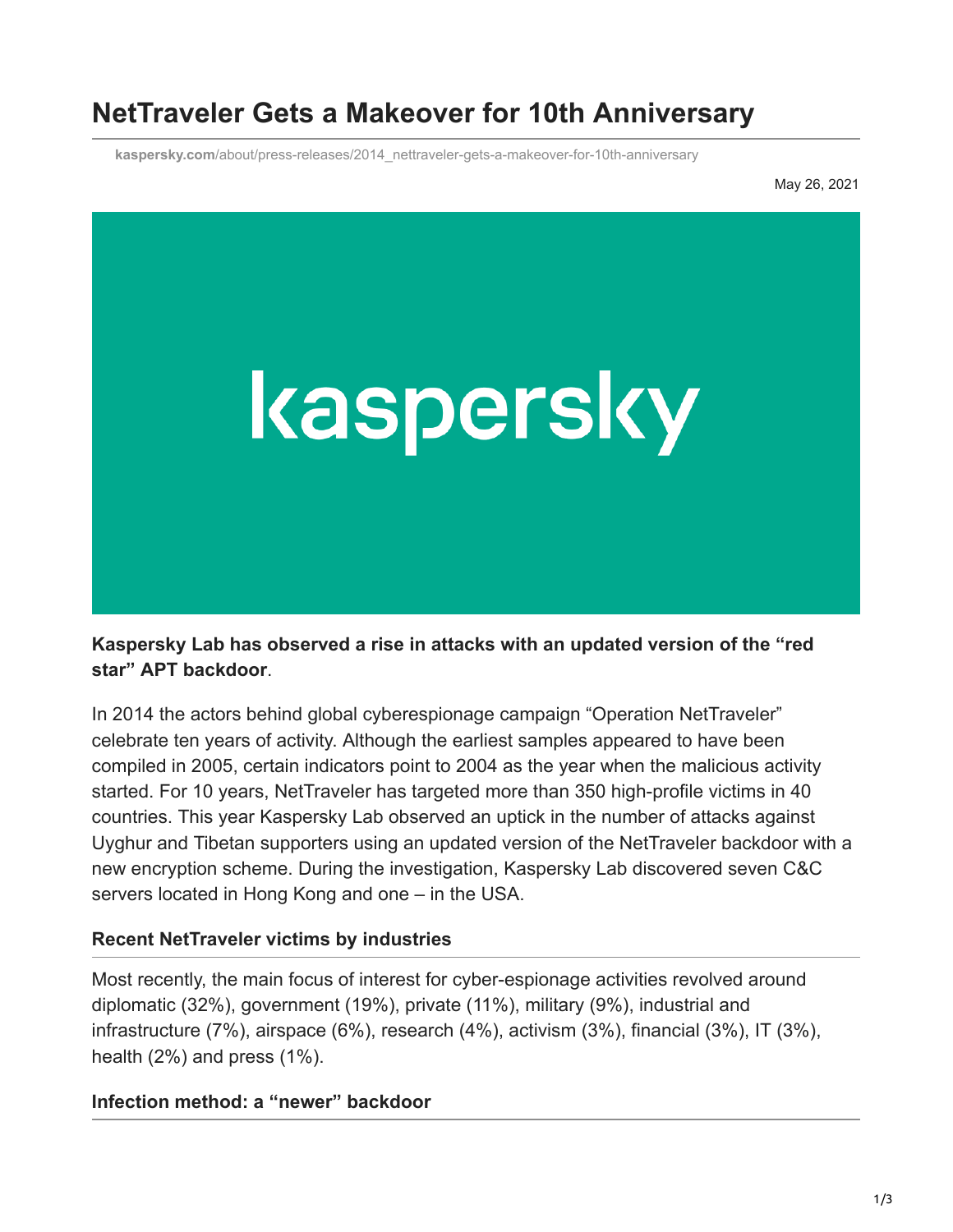Traditionally for this malicious group, the attacks started with spear-phishing e-mails targeted activists. The e-mail had two attachments, a non-malicious JPG file and a Microsoft Word .DOC file appeared to be a container with an exploit for the CVE-2012-0158 vulnerability for Microsoft Office. Kaspersky Lab determined that this malicious web archive file has been created on a system using Microsoft Office - Simplified Chinese.

If run on a vulnerable version of Microsoft Office, the exploit drops the main module – Trojan-Spy. The malware configuration file has a slightly new format compared to "older" NetTraveler samples. Obviously, the developers behind NetTraveler have taken steps to try to hide the malware's configuration.

After the successful injection, NetTraveler exfiltrates common file types such as DOC, XLS, PPT, RTF and PDF.

# **The discovered C&C servers**

Kaspersky Lab identified several command-and-control (C&C) servers. Seven out of eight malicious C&C servers were registered by Shanghai Meicheng Technology, and the IPs are located in Hong Kong (Trillion Company, Hongkong Dingfengxinhui Bgp Datacenter, Sun Network Limited and Hung Tai International Holdings), while the one was registered by Todaynic.com Inc with IP located in the USA (Integen Inc). Kaspersky Lab's experts recommend blocking [all malicious hosts](http://securelist.com/blog/research/66272/nettraveler-apt-gets-a-makeover-for-10th-birthday/) in the firewall.

*"While investigating the NetTraveler attacks, we calculated the amount of stolen data stored on NetTraveler's C&C servers to be more than 22 gigabytes. This is an ongoing cyberespionage campaign and, according to the last attacks against the activists, it will probably stay this way perhaps for another ten years. The most sophisticated threats appeared on surgical table of IT security companies not that long ago, but NetTraveler example shows that a disease could persist out of radar for long time". - says Kurt Baumgartner, Principal Security Researcher at Kaspersky Lab*.

# **Recommendations on how to stay safe from updated NetTraveler malware**

- Block [the mentioned hosts](http://securelist.com/blog/research/66272/nettraveler-apt-gets-a-makeover-for-10th-birthday/) in your firewall
- Update Microsoft Windows and Microsoft Office to the latest versions.
- Be wary of clicking on links and opening attachments from unknown persons.
- Use a secure browser such as Google Chrome, which has a faster development and patching cycle than Microsoft's Internet Explorer.

*Kaspersky Lab's products detect and neutralize the malicious programs and its variants used by the NetTraveler Toolkit, including Trojan-Dropper.Win32.Agent.lifr,* Trojan-Spy.Win32.TravNet, *Trojan-Spy.Win32.TravNet.qfr, Trojan.BAT.Tiny.b and* Downloader.Win32.NetTraveler.